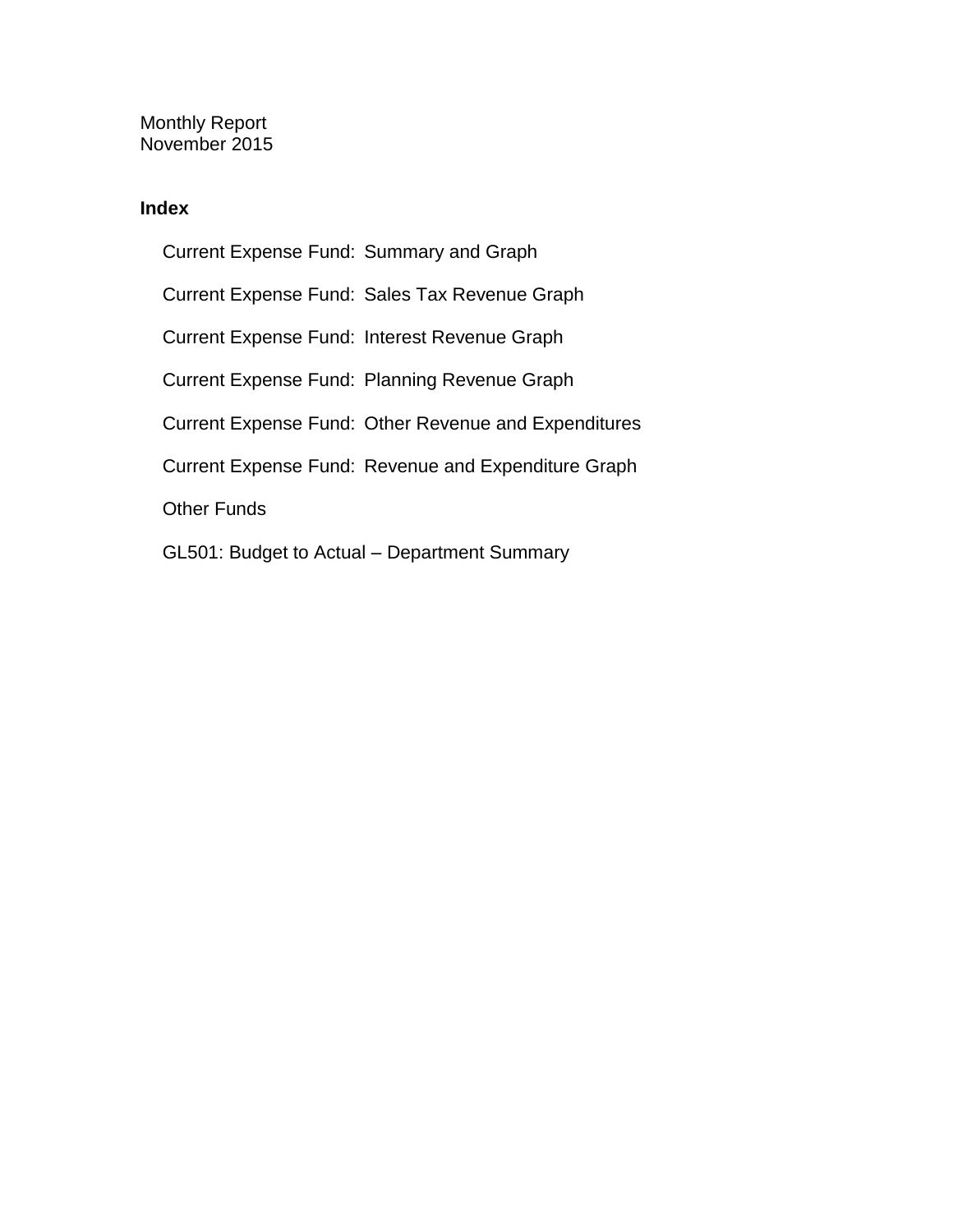# Island County **Monthly Report / NOVEMBER 2015**

#### **CURRENT EXPENSE FUND Thousands (000's)**

|                               |                   | <b>Current Year</b>  |                                          |                       |                   | 2014                 |                                          |                       |                   | 2013                 |                                          |                      |
|-------------------------------|-------------------|----------------------|------------------------------------------|-----------------------|-------------------|----------------------|------------------------------------------|-----------------------|-------------------|----------------------|------------------------------------------|----------------------|
|                               | Current<br>Actual | <b>YTD</b><br>Actual | <b>Budget</b><br>Net of Beg.<br>Fund Bal | % VS<br><b>Budget</b> | Current<br>Actual | <b>YTD</b><br>Actual | <b>Budget</b><br>Net of Beg.<br>Fund Bal | % VS<br><b>Budget</b> | Current<br>Actual | <b>YTD</b><br>Actual | <b>Budget</b><br>Net of Beg.<br>Fund Bal | %VS<br><b>Budget</b> |
| Revenue                       |                   |                      |                                          |                       |                   |                      |                                          |                       |                   |                      |                                          |                      |
| Property Tax                  | 681               | 7,741                | 7,786                                    | 99%                   | 491               | 7,315                | 7,482                                    | 98%                   | 610               | 7,270                | 7,291                                    | 100%                 |
| Sales Tax                     |                   | 4.047                | 5.157                                    | 78%                   | 366               | 4.349                | 4.484                                    | 97%                   | 351               | 4.034                | 4.052                                    | 100%                 |
| <b>Planning and Community</b> | 147               | 1,711                | 1,830                                    | 93%                   | 97                | 1,550                | 1,456                                    | 106%                  | 81                | 1,295                | 1,363                                    | 95%                  |
| Interest - Investment         | 76                | 565                  | 552                                      | 102%                  | 99                | 549                  | 552                                      | 99%                   | 62                | 532                  | 302                                      | 176%                 |
| Gain/Loss on Investment       | 10                | 122                  |                                          |                       |                   | 75                   |                                          |                       |                   | (14)                 |                                          |                      |
| Other                         | 346               | 5,650                | 6,585                                    | 86%                   | 337               | 5,238                | 6,402                                    | 82%                   | 335               | 5,628                | 5,427                                    | 104%                 |
| Subtotal                      | 1,260             | 19,836               | 21,910                                   | 91%                   | 1,390             | 19,076               | 20,376                                   | 94%                   | 1,439             | 18,745               | 18,435                                   | 102%                 |
| Intergovernmental (Grants)    | 70                | 1,109                | 1,119                                    | 99%                   | 72                | 745                  | 951                                      | 78%                   | 94                | 796                  | 981                                      | 81%                  |
| Total                         | 1,330             | 20,945               | 23,029                                   | 91%                   | 1,462             | 19,821               | 21,327                                   | 93%                   | 1,533             | 19,541               | 19,416                                   | 101%                 |
| Interfund Transfers-In        | $\blacksquare$    | 2,958                | 2,958                                    | 100%                  | ä,                | 2,725                | 2,714                                    | 100%                  | $\blacksquare$    | 2,357                | 2,367                                    | 100%                 |
| Use of Beg Fund Balance       |                   |                      | 843                                      | 0%                    | ÷                 | ÷.                   | 1,700                                    | 0%                    | $\overline{a}$    |                      | 1,219                                    | $0\%$                |
| <b>Total Revenue</b>          | 1,330             | 23,903               | 26,830                                   | 89%                   | 1,462             | 22,546               | 25,741                                   | 88%                   | 1,533             | 21,898               | 23,002                                   | 95%                  |
| Salaries & Benefits           | 1,498             | 15,271               | 18,250                                   | 84%                   | 1,285             | 14,658               | 17,515                                   | 84%                   | 1,309             | 13,597               | 15,612                                   | 87%                  |
|                               |                   |                      |                                          |                       |                   |                      |                                          |                       |                   |                      |                                          |                      |
| Services & Supplies           | 317               | 5,080                | 6,358                                    | 80%                   | 242               | 4,754                | 6,057                                    | 78%                   | 302               | 4,690                | 5,607                                    | 84%                  |
| Capital                       |                   | 248                  | 609                                      | 41%                   | 1                 | 153                  | 362                                      | 42%                   | 42                | 226                  | 604                                      | 37%                  |
| <b>Expenditures</b>           | 1,815             | 20,599               | 25,217                                   | 82%                   | 1,528             | 19,565               | 23,934                                   | 82%                   | 1,653             | 18.513               | 21,823                                   | 85%                  |
| Interfund Transfers-Out       |                   | 1,604                | 1.613                                    | 99%                   |                   | 1,767                | 1,807                                    | 98%                   |                   | 1,130                | 1,179                                    | 96%                  |
| <b>Total Expenditures</b>     | 1,815             | 22,203               | 26,830                                   | 83%                   | 1,528             | 21,332               | 25,741                                   | 83%                   | 1.653             | 19,643               | 23,002                                   | 85%                  |
| <b>Net Current Expense</b>    | (485)             | 1,700                | $\mathbf 0$                              |                       | (66)              | 1,214                | $\mathbf 0$                              |                       | (120)             | 2,255                | 0                                        |                      |





NOVEMBER IS 11/12th OR APROX.91.7% OF THE TOTAL YEAR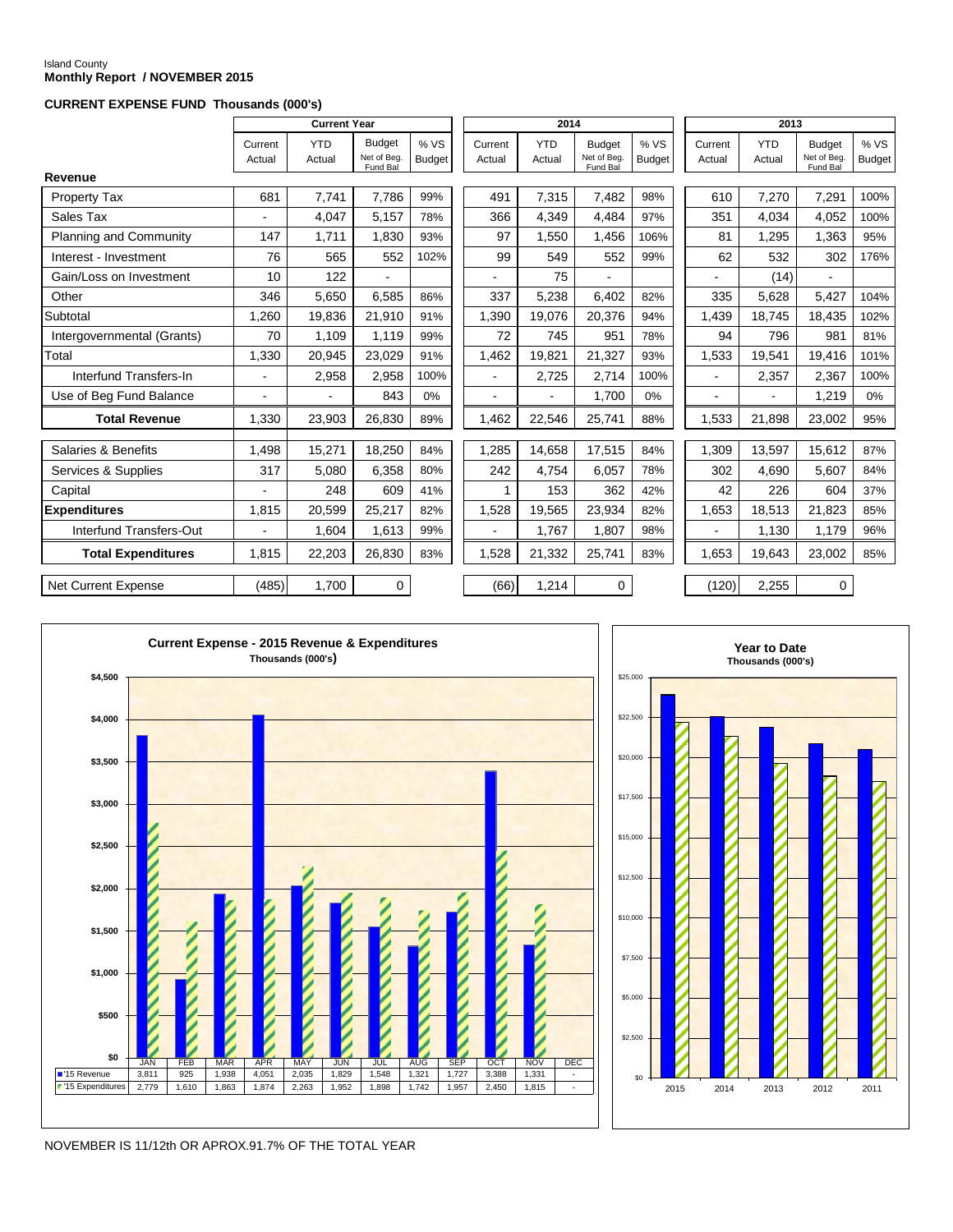#### 4,400,000 4,200,000  **600,000** 4,000,000 3,800,000 3,600,000  **500,000** 3,400,000 3,200,000 3,000,000  **400,000** 2,800,000 2,600,000 2,400,000 2,200,000  **300,000** 2,000,000 1,800,000 1,600,000  **200,000** 1,400,000 1,200,000 1,000,000  **100,000** 800,000 600,000 400,000 200,000  **-** JAN | FEB | MAR | APR | MAY | JUN | JUL | AUG | SEP | OCT | NOV | DEC '15 Sales Tax | 369,565 | 375,077 | 445,638 | 430,150 | 414,591 | 519,985 | 484,785 | 474,030 | 533,206 - '14 Sales Tax | 344,488 | 339,474 | 408,431 | 351,088 | 375,880 | 445,500 | 435,804 | 420,539 | 465,185 | 397,017 | 366,067 | 506,418 2015 - 2018 - 2019 - 2017 '13 Sales Tax | 299,761 | 310,146 | 361,170 | 326,410 | 371,723 | 401,862 | 393,471 | 417,930 | 436,772 | 363,682 | 350,656 | 480,856

#### **2015 Sales Tax Revenue - Current Expense Fund**

**Year to Date**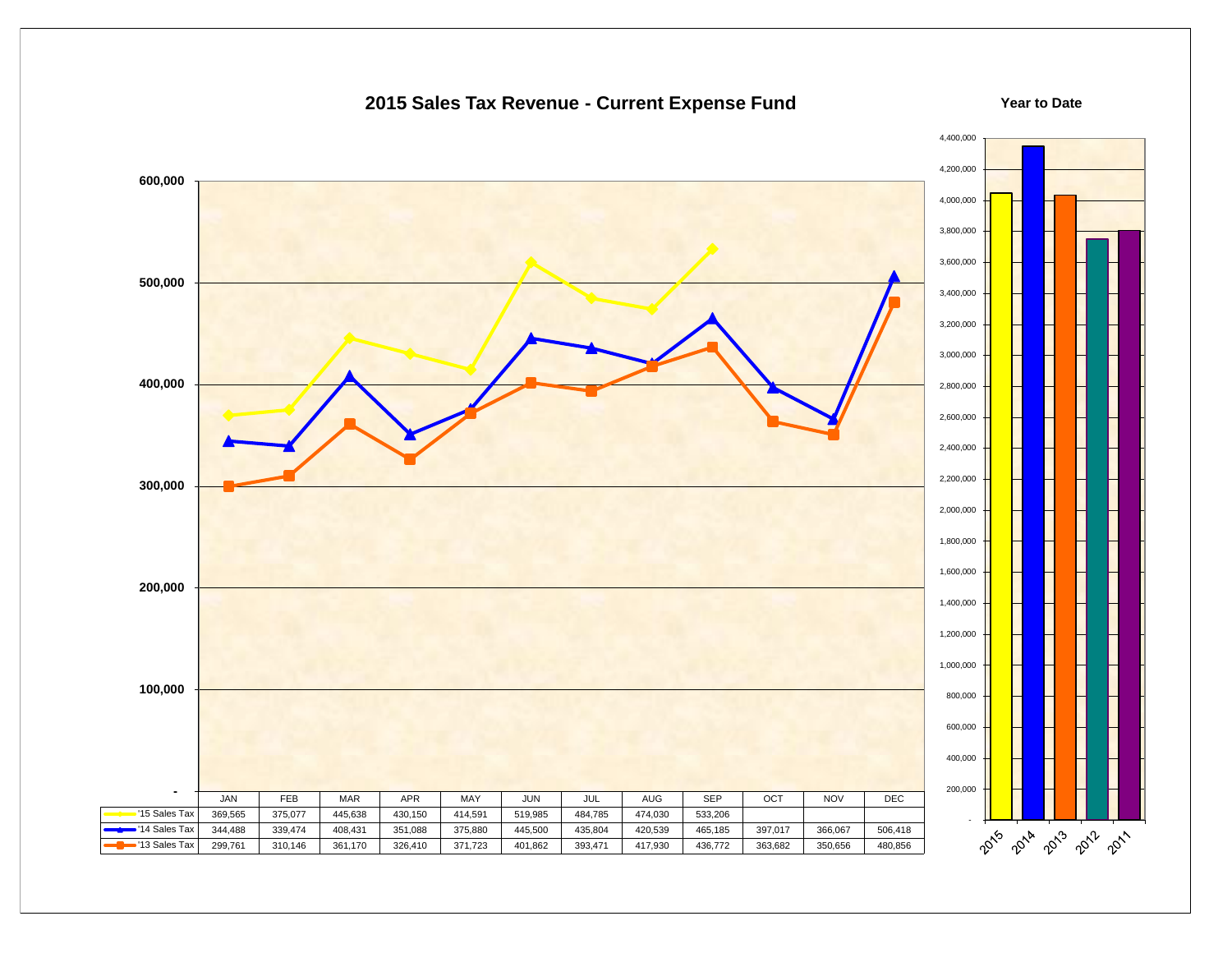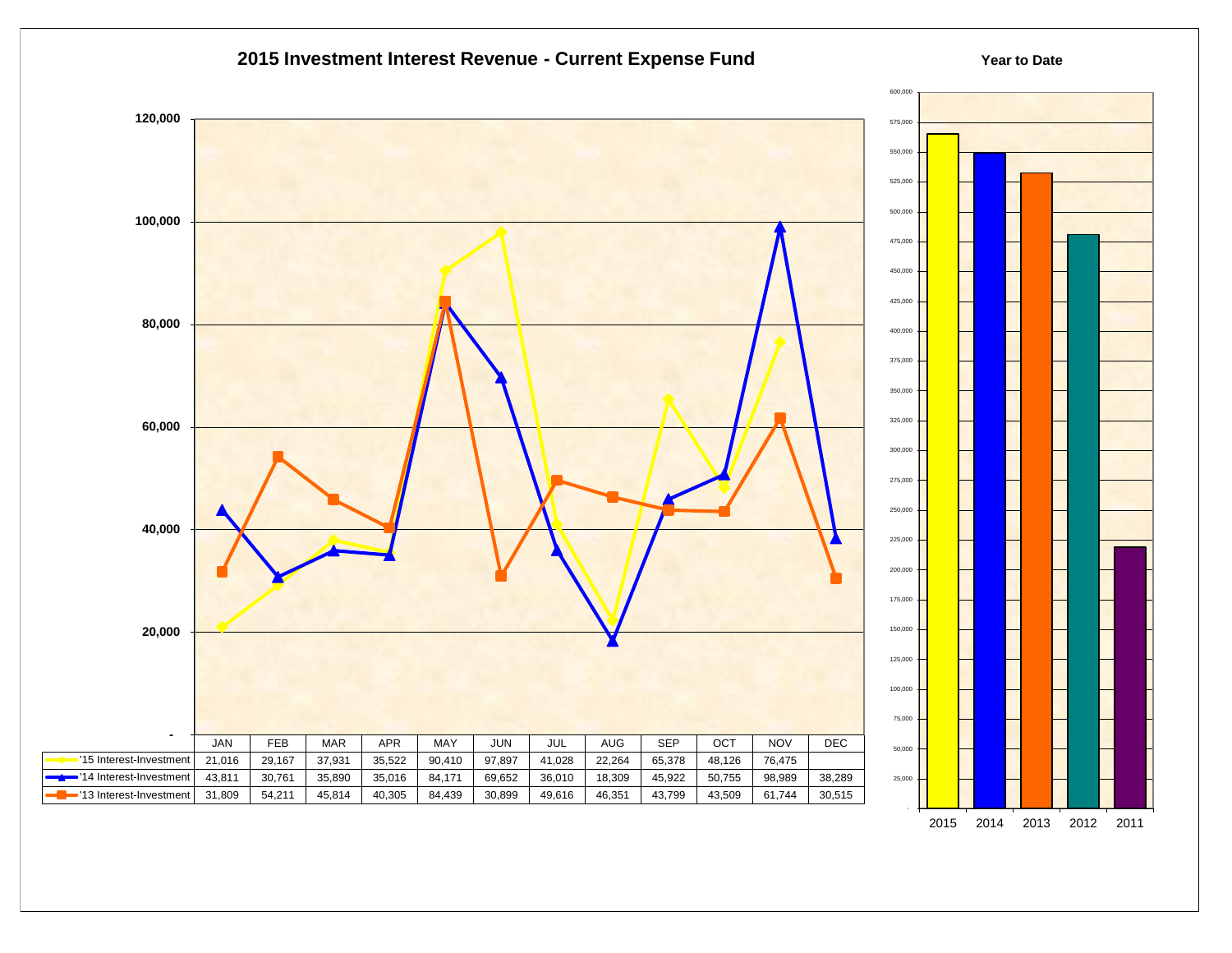

<sup>2015</sup> 2014 2013 2012 2011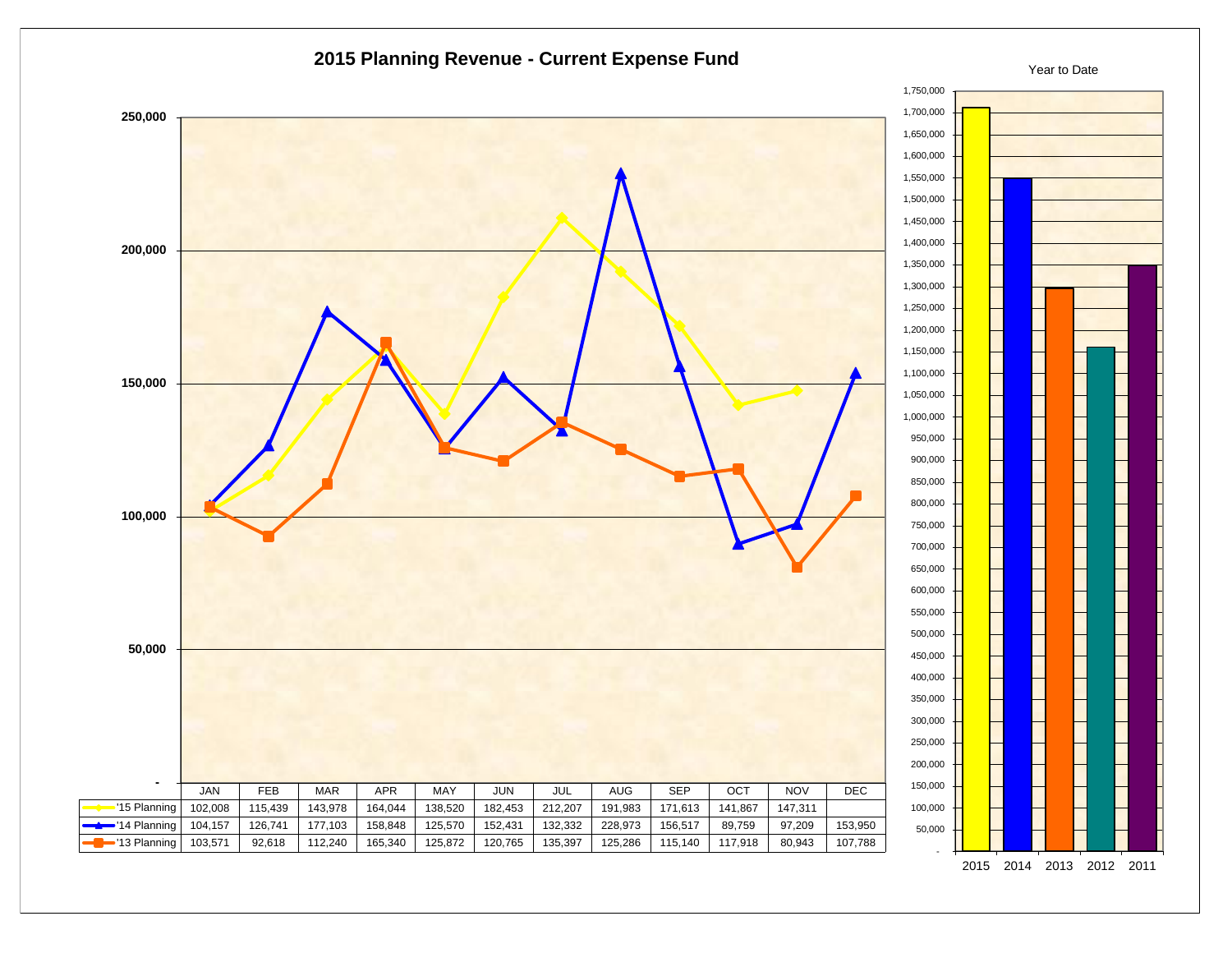### By Department

### **Other Revenue**

| <b>Year to Date</b>               | <b>ACTUAL</b> | <b>BUDGET</b> | Year to Date % |
|-----------------------------------|---------------|---------------|----------------|
| <b>Auditor</b>                    | 579,954       | 558,461       | 103.8%         |
| <b>Clerk</b>                      | 291,944       | 363,000       | 80.4%          |
| <b>District Court</b>             | 894,193       | 1,020,900     | 87.6%          |
| Sheriff                           | 747,105       | 621,228       | 120.3%         |
| <b>Sales Tax Criminal Justice</b> | 493,355       | 645,000       | 76.5%          |
| Cable Tax                         | 0             | 540,000       | 0.0%           |
| Prop Tax Penalty                  | 382,878       | 383,000       | 100.0%         |
| Prop Tax Interest                 | 597,294       | 650,000       | 91.9%          |
| <b>State Sh Rev PUD</b>           | 137,550       | 134,000       | 102.6%         |
| <b>County Assistance</b>          | 464,173       | 448,000       | 103.6%         |
| <b>Criminal Justice</b>           | 385,406       | 467,000       | 82.5%          |
| Liquor Tax                        | 207,817       | 240,000       | 86.6%          |
| Other                             | 468,566       | 513,912       | 91.2%          |
| <b>Total Other Revenue</b>        | 5,650,235     | 6,584,501     | 85.81%         |

### **Expenditures**

| <b>Year to Date</b>         | <b>ACTUAL</b> | <b>BUDGET</b> | Year to Date % |
|-----------------------------|---------------|---------------|----------------|
| Assessor                    | 910,580       | 1,159,497     | 78.5%          |
| Auditor                     | 729,348       | 894,015       | 81.6%          |
| <b>Budget</b>               | 57,619        | 68,821        | 83.7%          |
| <b>Central Services</b>     | 1,065,974     | 1,932,849     | 55.2%          |
| <b>Clerk</b>                | 424,697       | 535,644       | 79.3%          |
| Commissioners               | 552,101       | 639,073       | 86.4%          |
| Coroner                     | 243,644       | 275,230       | 88.5%          |
| <b>District Court</b>       | 980,559       | 1,189,006     | 82.5%          |
| <b>Emergency Management</b> | 169,330       | 208,405       | 81.3%          |
| <b>Facilities</b>           | 987,154       | 1,220,735     | 80.9%          |
| <b>GSA</b>                  | 986,260       | 1,165,146     | 84.6%          |
| <b>Human Resources</b>      | 331,081       | 443,045       | 74.7%          |
| <b>Human Services</b>       | 116,039       | 154,435       | 75.1%          |
| <b>Miscellaneous</b>        | 222,437       | 245,779       | 90.5%          |
| Parks                       | 303,509       | 329,649       | 92.1%          |
| Planning                    | 1,690,055     | 1,944,525     | 86.9%          |
| Prosecutor                  | 1,295,808     | 1,545,146     | 83.9%          |
| <b>Sheriff</b>              | 7,695,609     | 8,649,840     | 89.0%          |
| <b>Superior Court</b>       | 963,751       | 1,202,926     | 80.1%          |
| Treasurer                   | 518,560       | 644,197       | 80.5%          |
| Non Departmental            | 354,967       | 768,573       | 46.2%          |
| <b>Total Expenditures</b>   | 20,599,082    | 25,216,536    | 81.69%         |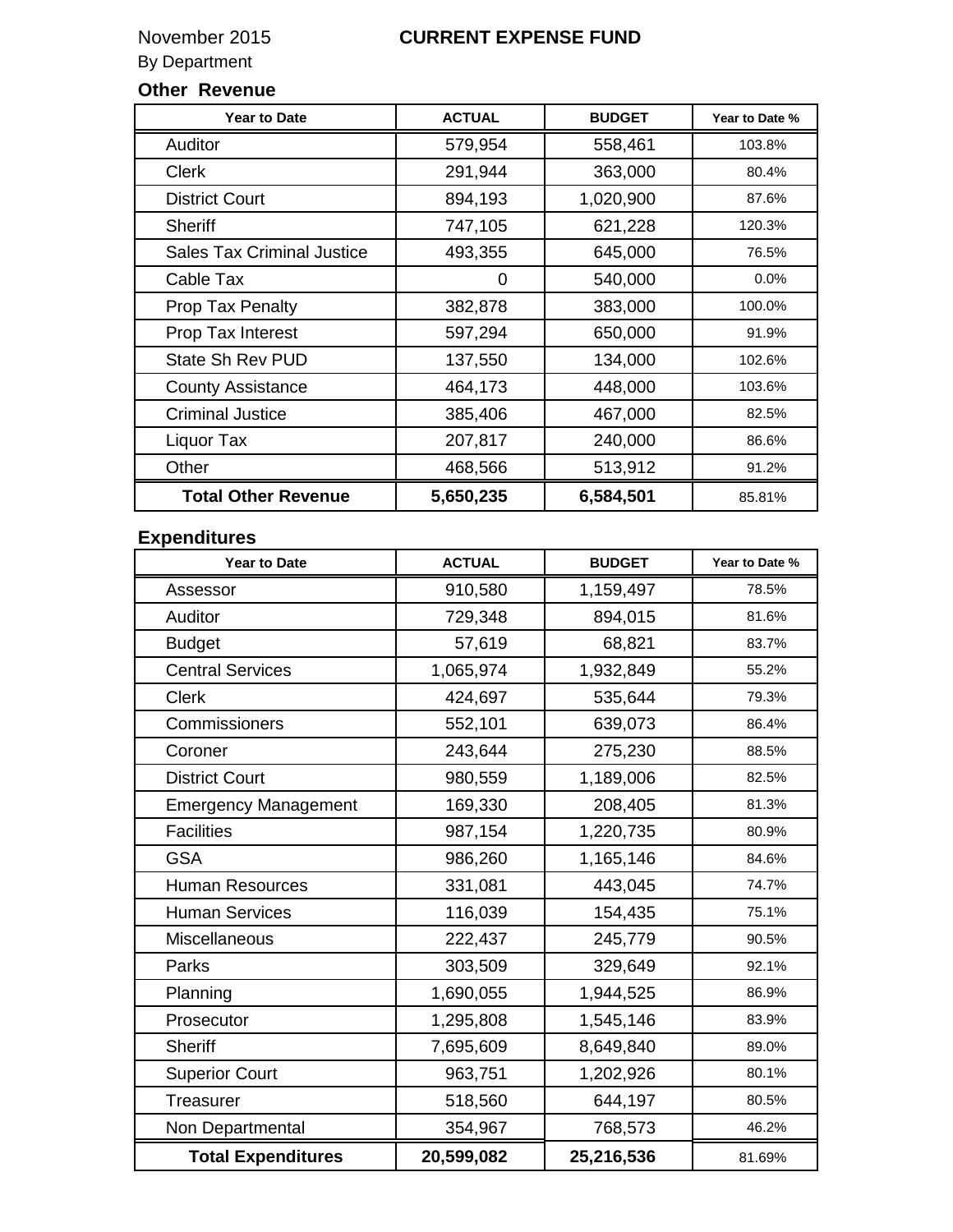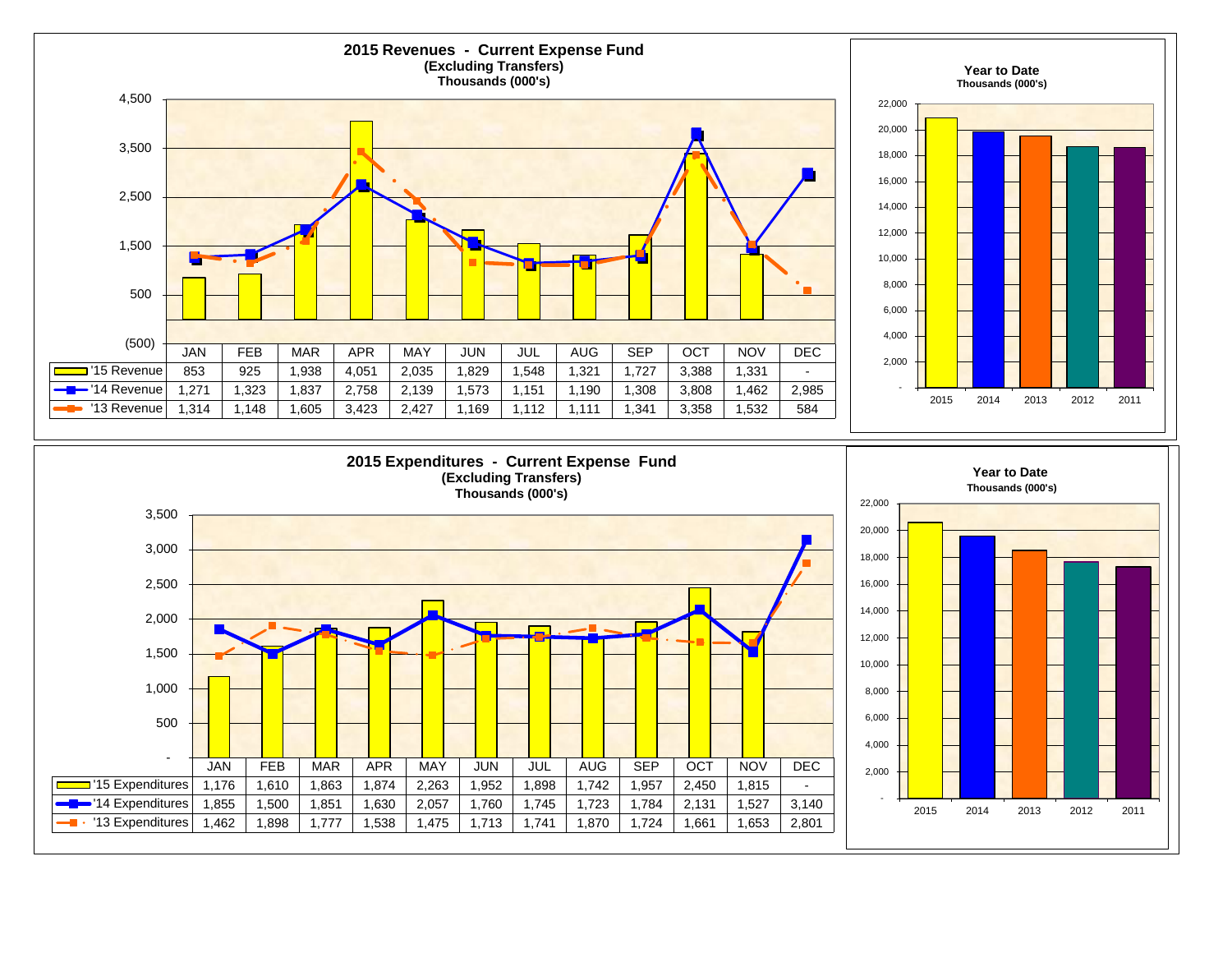### November 2015 **OTHER FUNDS**

**Revenue**

| Year to Date                | <b>Actual Transfers</b> | <b>Actual Revenue</b><br>(Excludes Transfers) | <b>Budget</b><br>(Excludes Transfers) | Year to Date<br>% |
|-----------------------------|-------------------------|-----------------------------------------------|---------------------------------------|-------------------|
| <b>Clean Water Utility</b>  |                         | 1,496,216                                     | 1,460,000                             | 102.5%            |
| <b>Conservation Futures</b> |                         | 701,005                                       | 1,334,912                             | 52.5%             |
| <b>Health Funds</b>         | 492,667                 | 2,565,290                                     | 3,412,529                             | 75.2%             |
| Human Services Funds        | 393,486                 | 2,604,279                                     | 4,134,909                             | 63.0%             |
| Juvenile Detention Facility | 300,000                 | 711,206                                       | 900,690                               | 79.0%             |
| <b>Public Works Funds</b>   | 1,375,021               | 19,453,692                                    | 23,048,272                            | 84.4%             |
| <b>REET 1 &amp; 2</b>       |                         | 2,541,968                                     | 4,006,177                             | 63.5%             |
| Solid Waste                 |                         | 6,255,875                                     | 6,176,559                             | 101.3%            |
| <b>Extension Services</b>   | 128,411                 | 137,012                                       | 245,511                               | 55.8%             |
| Insurance Reserve           |                         | 615,350                                       | 892,583                               | 68.9%             |
| <b>Motor Pool</b>           | 482,071                 | 17,236                                        | 12,070                                | 142.8%            |
| Miscellaneous               | 181,784                 | 2,237,511                                     | 3,343,176                             | 66.9%             |

#### **Expenditures**

| Year to Date                | <b>Actual Transfers</b> | <b>Actual Expenditures</b><br>(Excludes Transfers) | <b>Budget</b><br>(Excludes Transfers) | Year to Date<br>% |
|-----------------------------|-------------------------|----------------------------------------------------|---------------------------------------|-------------------|
| <b>Clean Water Utility</b>  | 70,510                  | 548,077                                            | 1,389,490                             | 39.4%             |
| <b>Conservation Futures</b> |                         | 718,221                                            | 1,334,912                             | 53.8%             |
| <b>Health Funds</b>         | 155,202                 | 2,926,730                                          | 3,744,994                             | 78.2%             |
| Human Services Funds        | 452,759                 | 2,842,626                                          | 4,093,991                             | 69.4%             |
| Juvenile Detention Facility | 61,287                  | 942,498                                            | 1,139,403                             | 82.7%             |
| <b>Public Works Funds</b>   | 2,468,371               | 16,471,339                                         | 21,999,162                            | 74.9%             |
| <b>REET 1 &amp; 2</b>       | 864,247                 | 2,184,665                                          | 3,097,690                             | 70.5%             |
| Solid Waste                 | 422,823                 | 5,229,843                                          | 5,753,736                             | 90.9%             |
| <b>Extension Services</b>   |                         | 272,013                                            | 373,922                               | 72.7%             |
| Insurance Reserve           | 33,617                  | 840,856                                            | 834,136                               | 100.8%            |
| Motor Pool                  | 31,241                  | 337,426                                            | 483,900                               | 69.7%             |
| <b>Miscellaneous</b>        | 147,556                 | 2,216,977                                          | 3,377,404                             | 65.6%             |

#### **Grouped Funds**

| Health Funds [Public Health Pooling, Natural Resources, Water Quality (104,165,149)]                                                                                                                                                                                                                                                                                                                 |
|------------------------------------------------------------------------------------------------------------------------------------------------------------------------------------------------------------------------------------------------------------------------------------------------------------------------------------------------------------------------------------------------------|
| Human Services Funds [Housing, Homeless Housing, Veterans, Mental Health, Developmental Disabilities, Alcohol Abuse,<br>Therapeutic Sales Tax, Admin (105,106,107,113,114,123,126,129)                                                                                                                                                                                                               |
| Public Works Funds [Road, Paths & Trails, Admin, Storm & Surface Water, Capital Drainage, Equipment Rental & Revolving<br>(101,137,139,144,321,501,119,410)                                                                                                                                                                                                                                          |
| Miscellaneous [Law Library, Elections, Fire Permit, Treasurer & Auditor O&M, Rural County Sales Tax, 2% Hotel/Motel Public<br>Facilities, CASA, Drug Seizure, Anti Profiteering, Enhanced 911, Family Resource Centers, Joint Tourism, Federal Asset<br>Fortfeiture, Trial Court Improvement, Historic Preservation<br>(103,111,115,116,118,121,124,130,131,133,136,140,141,142,143,146,147,157,180) |
|                                                                                                                                                                                                                                                                                                                                                                                                      |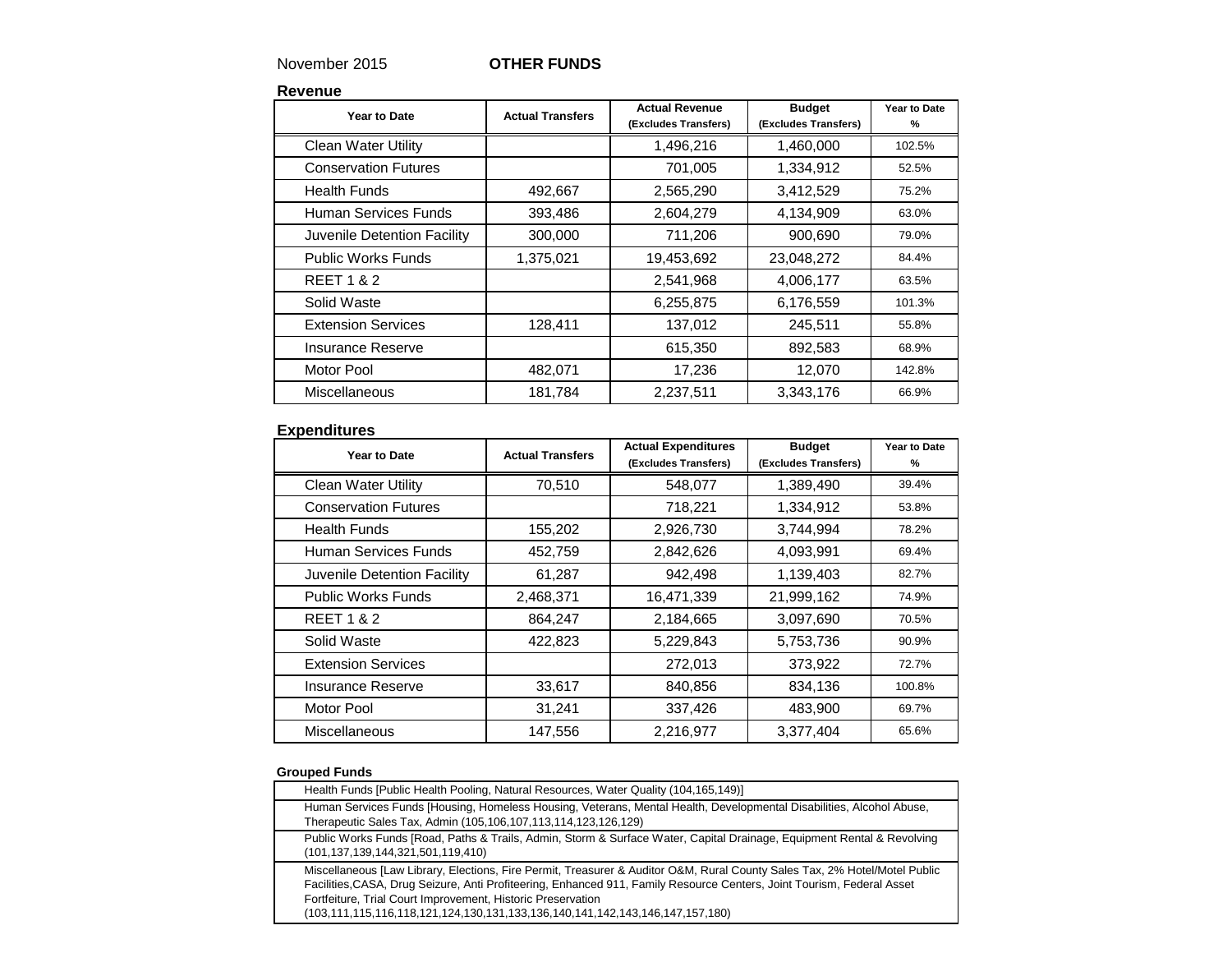|                                                       |                  |               | <b>Report Date: 11/30/2015</b> |                |                       |
|-------------------------------------------------------|------------------|---------------|--------------------------------|----------------|-----------------------|
| <b>Group - Description</b>                            | <b>Budget</b>    | <b>Actual</b> | <b>Encumbrance</b>             | <b>Balance</b> | Percent<br><b>YTD</b> |
| Dept: 11 PUBLIC WORKS                                 |                  |               |                                |                |                       |
| Revenue                                               |                  |               |                                |                |                       |
| 30 USE OF FUND BALANCE/RESERVES                       | 12,000.00        | 0.00          | 0.00                           | 12,000.00      | 0.00                  |
| 34 CHARGES FOR GOODS & SERVICES                       | 20,826.00        | 32,342.09     | 0.00                           | (11,516.09)    | 155.29                |
| <b>36 MISCELLANEOUS REVENUES</b>                      | 5,600.00         | 7,833.70      | 0.00                           | (2, 233.70)    | 139.88                |
| 39 OTHER FINANCING SOURCES                            | 283,947.00       | 283,947.00    | 0.00                           | 0.00           | 100.00                |
| <b>Revenue Total:</b>                                 | 322,373.00       | 324,122.79    | 0.00                           | (1,749.79)     | 100.54                |
| <b>Expenditures</b>                                   |                  |               |                                |                |                       |
| 10 SALARIES                                           | 162,137.00       | 147,354.37    | 0.00                           | 14,782.63      | 90.88                 |
| 15 BENEFITS                                           | 87,200.00        | 68,272.57     | 0.00                           | 18,927.43      | 78.29                 |
| 20 MAINTENANCE & OPERATIONS                           | 72,272.00        | 75,141.17     | 0.00                           | (2,869.17)     | 103.96                |
| 30 INTERGOVERNMENT                                    | 7,040.00         | 7,668.42      | 0.00                           | (628.42)       | 108.92                |
| 50 INTERDEPT & TRANSFERS                              | 1,000.00         | 5,072.20      | 0.00                           | (4,072.20)     | 507.22                |
| <b>Expenditure Total:</b>                             | 329,649.00       | 303,508.73    | 0.00                           | 26,140.27      | 92.07                 |
| <b>Dept Total:</b>                                    | (7,276.00)       | 20,614.06     | 0.00                           | (27,890.06)    |                       |
| <b>Dept: 13 HUMAN SERVICES</b><br><b>Expenditures</b> |                  |               |                                |                |                       |
| 20 MAINTENANCE & OPERATIONS                           | 154,435.00       | 116,039.39    | 0.00                           | 38,395.61      | 75.13                 |
| 50 INTERDEPT & TRANSFERS                              | 6,010.00         | 6,010.00      | 0.00                           | 0.00           | 100.00                |
| <b>Expenditure Total:</b>                             | 160,445.00       | 122,049.39    | 0.00                           | 38,395.61      | 76.06                 |
| <b>Dept Total:</b>                                    | (160, 445.00)    | (122, 049.39) | 0.00                           | (38, 395.61)   |                       |
| Dept: 20 ASSESSOR<br><b>Revenue</b>                   |                  |               |                                |                |                       |
| 34 CHARGES FOR GOODS & SERVICES                       | 21,375.00        | 27,169.81     | 0.00                           | (5,794.81)     | 127.11                |
| <b>36 MISCELLANEOUS REVENUES</b>                      | 0.00             | 188.00        | 0.00                           | (188.00)       | 0.00                  |
| <b>Revenue Total:</b>                                 | 21,375.00        | 27,357.81     | 0.00                           | (5,982.81)     | 127.98                |
| <b>Expenditures</b>                                   |                  |               |                                |                |                       |
| 10 SALARIES                                           | 740,298.00       | 608,285.04    | 0.00                           | 132,012.96     | 82.16                 |
| 15 BENEFITS                                           | 315,199.00       | 235,752.01    | 0.00                           | 79,446.99      | 74.79                 |
| 20 MAINTENANCE & OPERATIONS                           | 104,000.00       | 66,542.95     | 0.00                           | 37,457.05      | 63.98                 |
| <b>Expenditure Total:</b>                             | 1,159,497.00     | 910,580.00    | 0.00                           | 248,917.00     | 78.53                 |
| <b>Dept Total:</b>                                    | (1, 138, 122.00) | (883, 222.19) | 0.00                           | (254, 899.81)  |                       |
| Dept: 21 AUDITOR<br><b>Revenue</b>                    |                  |               |                                |                |                       |
| 32 LICENSES & PERMITS                                 | 5,000.00         | 4,131.00      | 0.00                           | 869.00         | 82.62                 |
| 34 CHARGES FOR GOODS & SERVICES                       | 552,361.00       | 574,653.73    | 0.00                           | (22, 292.73)   | 104.03                |
| 36 MISCELLANEOUS REVENUES                             | 1,100.00         | 1,168.89      | 0.00                           | (68.89)        | 106.26                |
| <b>Revenue Total:</b>                                 | 558,461.00       | 579,953.62    | 0.00                           | (21, 492.62)   | 103.84                |
| <b>Expenditures</b>                                   |                  |               |                                |                |                       |
| 10 SALARIES                                           | 575,993.00       | 474,460.01    | 0.00                           | 101,532.99     | 82.37                 |
| 15 BENEFITS                                           | 241,870.00       | 172,430.43    | 0.00                           | 69,439.57      | 71.29                 |
| 20 MAINTENANCE & OPERATIONS                           | 76,152.00        | 82,457.37     | 0.00                           | (6,305.37)     | 108.27                |
| <b>Expenditure Total:</b>                             | 894,015.00       | 729,347.81    | 0.00                           | 164,667.19     | 81.58                 |
| <b>Dept Total:</b>                                    | (335, 554.00)    | (149, 394.19) | 0.00                           | (186, 159.81)  |                       |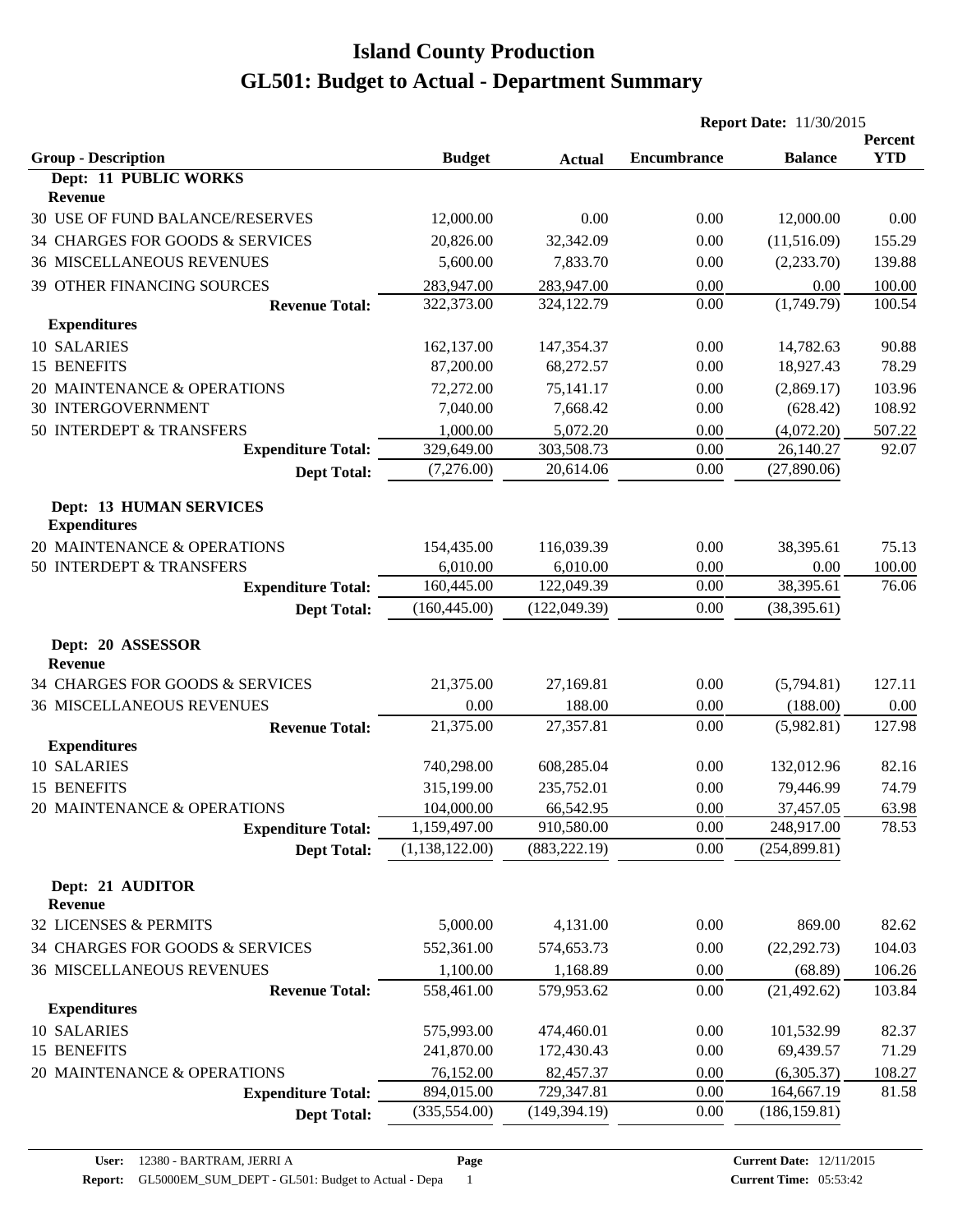|                                                           |                |                | <b>Report Date: 11/30/2015</b> |                |                       |
|-----------------------------------------------------------|----------------|----------------|--------------------------------|----------------|-----------------------|
| <b>Group - Description</b>                                | <b>Budget</b>  | <b>Actual</b>  | <b>Encumbrance</b>             | <b>Balance</b> | Percent<br><b>YTD</b> |
| Dept: 24 CLERK                                            |                |                |                                |                |                       |
| Revenue                                                   |                |                |                                |                |                       |
| 33 INTERGOVERMENTAL REVENUES                              | 55,100.00      | 52,570.75      | 0.00                           | 2,529.25       | 95.40                 |
| 34 CHARGES FOR GOODS & SERVICES                           | 262,000.00     | 209,545.40     | 0.00                           | 52,454.60      | 79.97                 |
| <b>35 FINES &amp; PENALTIES</b>                           | 85,900.00      | 60,277.13      | 0.00                           | 25,622.87      | 70.17                 |
| <b>36 MISCELLANEOUS REVENUES</b>                          | 12,000.00      | 7,322.94       | 0.00                           | 4,677.06       | 61.02                 |
| 39 OTHER FINANCING SOURCES                                | 9,000.00       | 9,000.00       | 0.00                           | 0.00           | 100.00                |
| <b>Revenue Total:</b>                                     | 424,000.00     | 338,716.22     | 0.00                           | 85,283.78      | 79.88                 |
| <b>Expenditures</b>                                       |                |                |                                |                |                       |
| 10 SALARIES                                               | 365,631.00     | 305,877.14     | 0.00                           | 59,753.86      | 83.65                 |
| 15 BENEFITS                                               | 131,013.00     | 99,797.69      | 0.00                           | 31,215.31      | 76.17                 |
| 20 MAINTENANCE & OPERATIONS                               | 39,000.00      | 19,022.56      | 0.00                           | 19,977.44      | 48.77                 |
| <b>Expenditure Total:</b>                                 | 535,644.00     | 424,697.39     | 0.00                           | 110,946.61     | 79.28                 |
| <b>Dept Total:</b>                                        | (111, 644.00)  | (85,981.17)    | 0.00                           | (25, 662.83)   |                       |
| Dept: 25 COMMISSIONERS<br>Revenue                         |                |                |                                |                |                       |
|                                                           |                |                |                                |                |                       |
| <b>36 MISCELLANEOUS REVENUES</b><br><b>Revenue Total:</b> | 0.00<br>0.00   | 50.00<br>50.00 | 0.00<br>0.00                   | (50.00)        | 0.00<br>0.00          |
| <b>Expenditures</b>                                       |                |                |                                | (50.00)        |                       |
| 10 SALARIES                                               | 417,413.00     | 364,937.12     | 0.00                           | 52,475.88      | 87.42                 |
| 15 BENEFITS                                               | 163,360.00     | 117,080.12     | 0.00                           | 46,279.88      | 71.67                 |
| 20 MAINTENANCE & OPERATIONS                               | 58,300.00      | 67,583.42      | 0.00                           | (9, 283.42)    | 115.92                |
| <b>30 INTERGOVERNMENT</b>                                 | 0.00           | 2,500.00       | 0.00                           | (2,500.00)     | 0.00                  |
| <b>Expenditure Total:</b>                                 | 639,073.00     | 552,100.66     | 0.00                           | 86,972.34      | 86.39                 |
| <b>Dept Total:</b>                                        | (639,073.00)   | (552,050.66)   | 0.00                           | (87, 022.34)   |                       |
| <b>Dept: 26 CENTRAL SERVICES</b>                          |                |                |                                |                |                       |
| <b>Revenue</b>                                            |                |                |                                |                |                       |
| <b>36 MISCELLANEOUS REVENUES</b>                          | 0.00           | 0.00           | 0.00                           | 0.00           | 0.00                  |
| <b>Revenue Total:</b>                                     | 0.00           | 0.00           | 0.00                           | 0.00           | 0.00                  |
| <b>Expenditures</b>                                       |                |                |                                |                |                       |
| 10 SALARIES                                               | 522,880.00     | 382,305.10     | 0.00                           | 140,574.90     | 73.11                 |
| 15 BENEFITS                                               | 230,224.00     | 164,826.95     | 0.00                           | 65,397.05      | 71.59                 |
| 20 MAINTENANCE & OPERATIONS                               | 690,835.00     | 388,709.66     | 0.00                           | 302,125.34     | 56.26                 |
| <b>40 CAPITAL</b>                                         | 417,300.00     | 101,617.10     | 0.00                           | 315,682.90     | 24.35                 |
| 50 INTERDEPT & TRANSFERS                                  | 71,610.00      | 28,515.66      | 0.00                           | 43,094.34      | 39.82                 |
| <b>Expenditure Total:</b>                                 | 1,932,849.00   | 1,065,974.47   | 0.00                           | 866,874.53     | 55.15                 |
| <b>Dept Total:</b>                                        | (1,932,849.00) | (1,065,974.47) | 0.00                           | (866, 874.53)  |                       |
| Dept: 27 CORONER                                          |                |                |                                |                |                       |
| Revenue                                                   |                |                |                                |                |                       |
| 33 INTERGOVERMENTAL REVENUES                              | 20,000.00      | 17,262.80      | 0.00                           | 2,737.20       | 86.31                 |
| <b>Revenue Total:</b><br><b>Expenditures</b>              | 20,000.00      | 17,262.80      | 0.00                           | 2,737.20       | 86.31                 |
| 10 SALARIES                                               | 118,750.00     | 109,493.05     | 0.00                           | 9,256.95       | 92.20                 |
| 15 BENEFITS                                               | 54,480.00      | 42,247.35      | 0.00                           | 12,232.65      | 77.54                 |
| 20 MAINTENANCE & OPERATIONS                               | 102,000.00     | 91,904.20      | 0.00                           | 10,095.80      | 90.10                 |
|                                                           |                |                |                                |                |                       |

**Report:** GL5000EM\_SUM\_DEPT - GL501: Budget to Actual - Depa 2

**Page**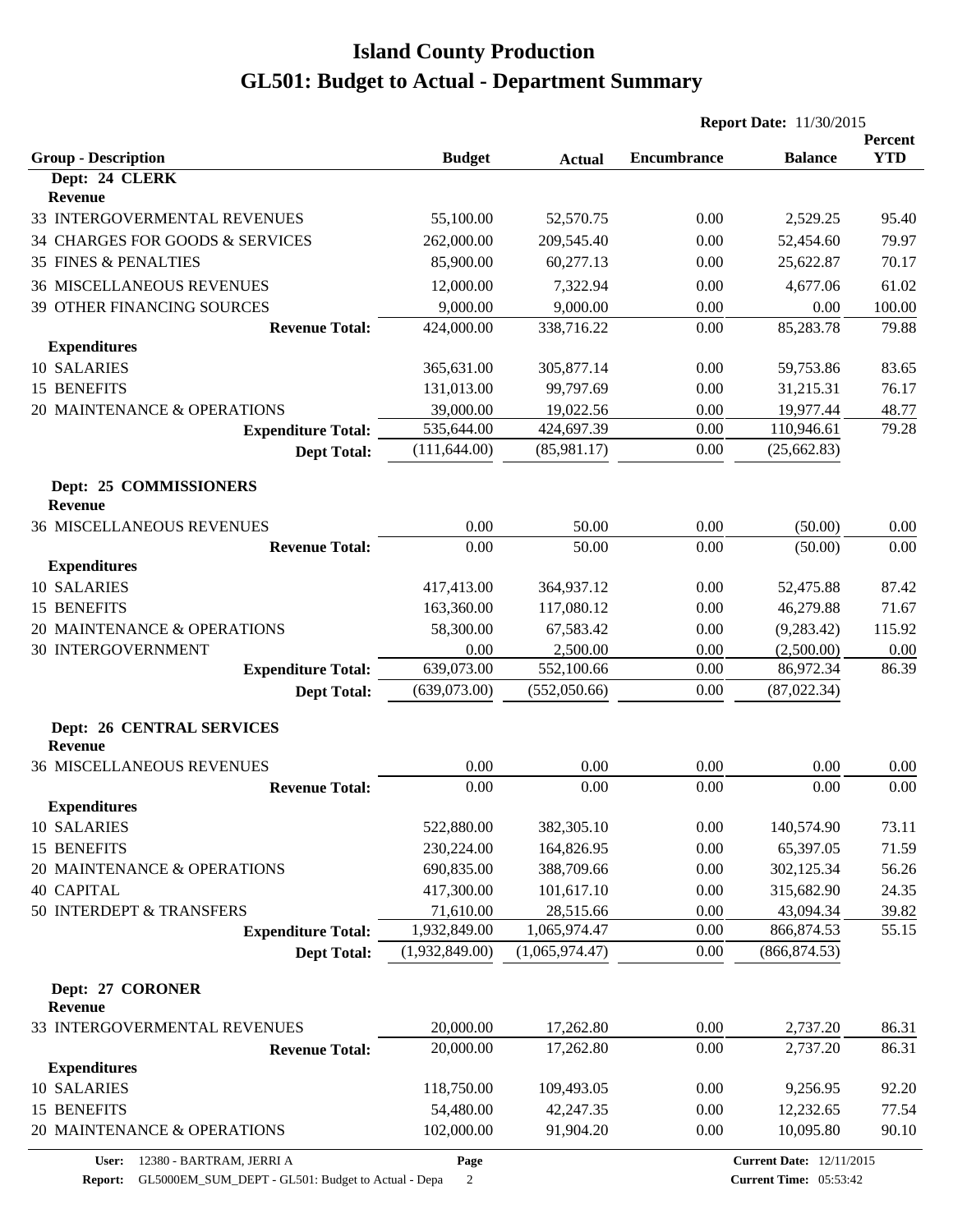|                                                  |                         |                         | <b>Report Date: 11/30/2015</b> |                                 |                       |
|--------------------------------------------------|-------------------------|-------------------------|--------------------------------|---------------------------------|-----------------------|
| <b>Group - Description</b>                       | <b>Budget</b>           | <b>Actual</b>           | <b>Encumbrance</b>             | <b>Balance</b>                  | Percent<br><b>YTD</b> |
| <b>Expenditure Total:</b>                        | 275,230.00              | 243,644.60              | 0.00                           | 31,585.40                       | 88.52                 |
| <b>Dept Total:</b>                               | (255, 230.00)           | (226, 381.80)           | 0.00                           | (28, 848.20)                    |                       |
|                                                  |                         |                         |                                |                                 |                       |
| Dept: 28 FACILITIES MANAGEMENT<br><b>Revenue</b> |                         |                         |                                |                                 |                       |
| 34 CHARGES FOR GOODS & SERVICES                  | 75,720.00               | 83,204.55               | 0.00                           | (7,484.55)                      | 109.88                |
| <b>36 MISCELLANEOUS REVENUES</b>                 | 0.00                    | 180.00                  | 0.00                           | (180.00)                        | 0.00                  |
| <b>39 OTHER FINANCING SOURCES</b>                |                         |                         |                                |                                 |                       |
| <b>Revenue Total:</b>                            | 48,500.00<br>124,220.00 | 48,500.00<br>131,884.55 | 0.00<br>0.00                   | 0.00<br>(7,664.55)              | 100.00<br>106.17      |
| <b>Expenditures</b>                              |                         |                         |                                |                                 |                       |
| 10 SALARIES                                      | 500,984.00              | 432,472.15              | 0.00                           | 68,511.85                       | 86.32                 |
| 15 BENEFITS                                      | 254,401.00              | 173,952.32              | 0.00                           | 80,448.68                       | 68.37                 |
| 20 MAINTENANCE & OPERATIONS                      | 465,350.00              | 380,707.62              | 0.00                           | 84,642.38                       | 81.81                 |
| 50 INTERDEPT & TRANSFERS                         | 0.00                    | 21.81                   | 0.00                           | (21.81)                         | 0.00                  |
| <b>Expenditure Total:</b>                        | 1,220,735.00            | 987,153.90              | 0.00                           | 233,581.10                      | 80.86                 |
| <b>Dept Total:</b>                               | (1,096,515.00)          | (855, 269.35)           | 0.00                           | (241, 245.65)                   |                       |
| Dept: 29 DISTRICT COURT                          |                         |                         |                                |                                 |                       |
| <b>Revenue</b>                                   |                         |                         |                                |                                 |                       |
| 33 INTERGOVERMENTAL REVENUES                     | 298,000.00              | 250,661.38              | 0.00                           | 47,338.62                       | 84.11                 |
| 34 CHARGES FOR GOODS & SERVICES                  | 211,500.00              | 193,361.87              | 0.00                           | 18,138.13                       | 91.42                 |
| <b>35 FINES &amp; PENALTIES</b>                  | 485,200.00              | 424,277.93              | 0.00                           | 60,922.07                       | 87.44                 |
| <b>36 MISCELLANEOUS REVENUES</b>                 | 26,200.00               | 25,891.97               | 0.00                           | 308.03                          | 98.82                 |
| 39 OTHER FINANCING SOURCES                       | 50,000.00               | 50,000.00               | 0.00                           | 0.00                            | 100.00                |
| <b>Revenue Total:</b>                            | 1,070,900.00            | 944,193.15              | 0.00                           | 126,706.85                      | 88.16                 |
| <b>Expenditures</b>                              |                         |                         |                                |                                 |                       |
| 10 SALARIES                                      | 725,044.00              | 620,087.96              | 0.00                           | 104,956.04                      | 85.52                 |
| 15 BENEFITS                                      | 322,952.00              | 255,811.89              | 0.00                           | 67,140.11                       | 79.21                 |
| 20 MAINTENANCE & OPERATIONS                      | 141,010.00              | 104,658.80              | 0.00                           | 36,351.20                       | 74.22                 |
| <b>Expenditure Total:</b>                        | 1,189,006.00            | 980,558.65              | 0.00                           | 208,447.35                      | 82.46                 |
| <b>Dept Total:</b>                               | (118, 106.00)           | (36, 365.50)            | 0.00                           | (81,740.50)                     |                       |
| Dept: 36 MISCELLANEOUS                           |                         |                         |                                |                                 |                       |
| <b>Revenue</b>                                   |                         |                         |                                |                                 |                       |
| 34 CHARGES FOR GOODS & SERVICES                  | 0.00                    | (25.00)                 | 0.00                           | 25.00                           | 0.00                  |
| <b>Revenue Total:</b>                            | 0.00                    | (25.00)                 | 0.00                           | 25.00                           | 0.00                  |
| <b>Expenditures</b>                              |                         |                         |                                |                                 |                       |
| 10 SALARIES                                      | 10,669.00               | 8,923.23                | 0.00                           | 1,745.77                        | 83.63                 |
| 15 BENEFITS                                      | 49,113.00               | 42,592.98               | 0.00                           | 6,520.02                        | 86.72                 |
| 20 MAINTENANCE & OPERATIONS                      | 123,320.00              | 70,742.95               | 0.00                           | 52,577.05                       | 57.36                 |
| <b>30 INTERGOVERNMENT</b>                        | 62,677.00               | 100,177.75              | 0.00                           | (37,500.75)                     | 159.83                |
| <b>Expenditure Total:</b>                        | 245,779.00              | 222,436.91              | $0.00\,$                       | 23,342.09                       | 90.50                 |
| <b>Dept Total:</b>                               | (245,779.00)            | (222, 461.91)           | 0.00                           | (23,317.09)                     |                       |
| Dept: 39 PROSECUTING ATTORNEY                    |                         |                         |                                |                                 |                       |
| <b>Revenue</b>                                   |                         |                         |                                |                                 |                       |
| 33 INTERGOVERMENTAL REVENUES                     | 227,733.00              | 168,412.65              | 0.00                           | 59,320.35                       | 73.95                 |
| 34 CHARGES FOR GOODS & SERVICES                  | 25,500.00               | 28,556.44               | 0.00                           | (3,056.44)                      | 111.98                |
| User: 12380 - BARTRAM, JERRI A                   | Page                    |                         |                                | <b>Current Date: 12/11/2015</b> |                       |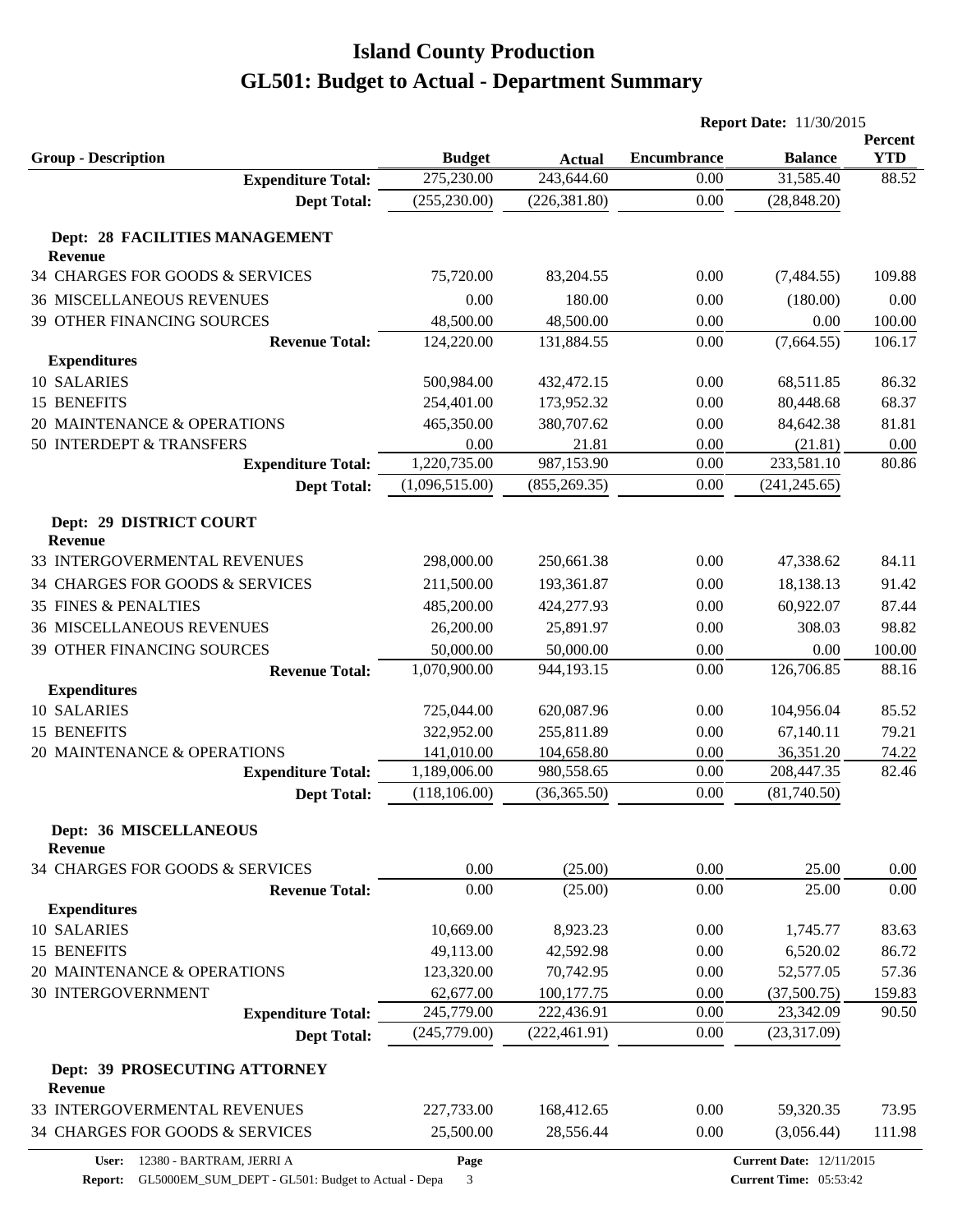|                                                  |                |                | <b>Report Date: 11/30/2015</b> |                |                       |  |
|--------------------------------------------------|----------------|----------------|--------------------------------|----------------|-----------------------|--|
| <b>Group - Description</b>                       | <b>Budget</b>  | <b>Actual</b>  | <b>Encumbrance</b>             | <b>Balance</b> | Percent<br><b>YTD</b> |  |
| <b>35 FINES &amp; PENALTIES</b>                  | 400.00         | 1,448.49       | 0.00                           | (1,048.49)     | 362.12                |  |
| <b>39 OTHER FINANCING SOURCES</b>                | 13,000.00      | 13,000.00      | 0.00                           | 0.00           | 100.00                |  |
| <b>Revenue Total:</b>                            | 266,633.00     | 211,417.58     | 0.00                           | 55,215.42      | 79.29                 |  |
| <b>Expenditures</b>                              |                |                |                                |                |                       |  |
| 10 SALARIES                                      | 1,024,406.00   | 895,923.19     | 0.00                           | 128,482.81     | 87.45                 |  |
| 15 BENEFITS                                      | 410,274.00     | 322,118.57     | 0.00                           | 88,155.43      | 78.51                 |  |
| 20 MAINTENANCE & OPERATIONS                      | 110,466.00     | 77,765.94      | 0.00                           | 32,700.06      | 70.39                 |  |
| <b>Expenditure Total:</b>                        | 1,545,146.00   | 1,295,807.70   | 0.00                           | 249,338.30     | 83.86                 |  |
| <b>Dept Total:</b>                               | (1,278,513.00) | (1,084,390.12) | 0.00                           | (194, 122.88)  |                       |  |
| Dept: 40 SHERIFF<br><b>Revenue</b>               |                |                |                                |                |                       |  |
| 32 LICENSES & PERMITS                            | 40,400.00      | 37,770.16      | 0.00                           | 2,629.84       | 93.49                 |  |
| 33 INTERGOVERMENTAL REVENUES                     | 809,982.00     | 820,218.87     | 0.00                           | (10, 236.87)   | 101.26                |  |
| 34 CHARGES FOR GOODS & SERVICES                  | 43,600.00      | 38,580.28      | 0.00                           | 5,019.72       | 88.48                 |  |
| 35 FINES & PENALTIES                             | 250.00         | 2,098.87       | 0.00                           | (1,848.87)     | 839.54                |  |
| <b>36 MISCELLANEOUS REVENUES</b>                 | 10,000.00      | 119,022.00     | 0.00                           | (109, 022.00)  | 1,190.22              |  |
| <b>38 NONREVENUES</b>                            | 0.00           | 1,158.63       | 0.00                           | (1, 158.63)    | 0.00                  |  |
| <b>39 OTHER FINANCING SOURCES</b>                | 725,000.00     | 726,575.61     | 0.00                           | (1,575.61)     | 100.21                |  |
| <b>Revenue Total:</b>                            | 1,629,232.00   | 1,745,424.42   | 0.00                           | (116, 192.42)  | 107.13                |  |
| <b>Expenditures</b>                              |                |                |                                |                |                       |  |
| 10 SALARIES                                      | 4,965,895.00   | 4,556,101.00   | 0.00                           | 409,794.00     | 91.74                 |  |
| 15 BENEFITS                                      | 1,807,791.00   | 1,401,432.47   | 0.00                           | 406,358.53     | 77.52                 |  |
| 20 MAINTENANCE & OPERATIONS                      | 1,013,081.00   | 911,733.58     | 0.00                           | 101,347.42     | 90.00                 |  |
| <b>30 INTERGOVERNMENT</b>                        | 602,545.00     | 611,009.80     | 0.00                           | (8,464.80)     | 101.40                |  |
| <b>40 CAPITAL</b>                                | 189,828.00     | 146,709.34     | 0.00                           | 43,118.66      | 77.28                 |  |
| 50 INTERDEPT & TRANSFERS                         | 70,700.00      | 68,622.83      | 0.00                           | 2,077.17       | 97.06                 |  |
| 90 OTHER                                         | 0.00           | 0.00           | 0.00                           | 0.00           | 0.00                  |  |
| <b>Expenditure Total:</b>                        | 8,649,840.00   | 7,695,609.02   | 0.00                           | 954,230.98     | 88.96                 |  |
| <b>Dept Total:</b>                               | (7,020,608.00) | (5,950,184.60) | 0.00                           | (1,070,423.40) |                       |  |
| <b>Dept: 41 SUPERIOR COURT</b><br><b>Revenue</b> |                |                |                                |                |                       |  |
| <b>30 USE OF FUND BALANCE/RESERVES</b>           | 8,500.00       | 0.00           | 0.00                           | 8,500.00       | 0.00                  |  |
| 32 LICENSES & PERMITS                            | 15,000.00      | 10,557.00      | 0.00                           | 4,443.00       | 70.38                 |  |
| 33 INTERGOVERMENTAL REVENUES                     | 284,575.00     | 239,303.71     | 0.00                           | 45,271.29      | 84.09                 |  |
| 34 CHARGES FOR GOODS & SERVICES                  | 18,000.00      | 17,198.47      | 0.00                           | 801.53         | 95.54                 |  |
| <b>36 MISCELLANEOUS REVENUES</b>                 | 0.00           | 1,925.79       | 0.00                           | (1,925.79)     | 0.00                  |  |
| <b>Revenue Total:</b>                            | 326,075.00     | 268,984.97     | 0.00                           | 57,090.03      | 82.49                 |  |
| <b>Expenditures</b>                              |                |                |                                |                |                       |  |
| 10 SALARIES                                      | 832,690.00     | 698,703.36     | 0.00                           | 133,986.64     | 83.90                 |  |
| 15 BENEFITS                                      | 213,597.00     | 164,858.30     | 0.00                           | 48,738.70      | 77.18                 |  |
| 20 MAINTENANCE & OPERATIONS                      | 156,639.00     | 100,189.82     | 0.00                           | 56,449.18      | 63.96                 |  |
| 50 INTERDEPT & TRANSFERS                         | 300,000.00     | 300,000.00     | 0.00                           | 0.00           | 100.00                |  |
| <b>Expenditure Total:</b>                        | 1,502,926.00   | 1,263,751.48   | 0.00                           | 239,174.52     | 84.08                 |  |
| <b>Dept Total:</b>                               | (1,176,851.00) | (994,766.51)   | 0.00                           | (182, 084.49)  |                       |  |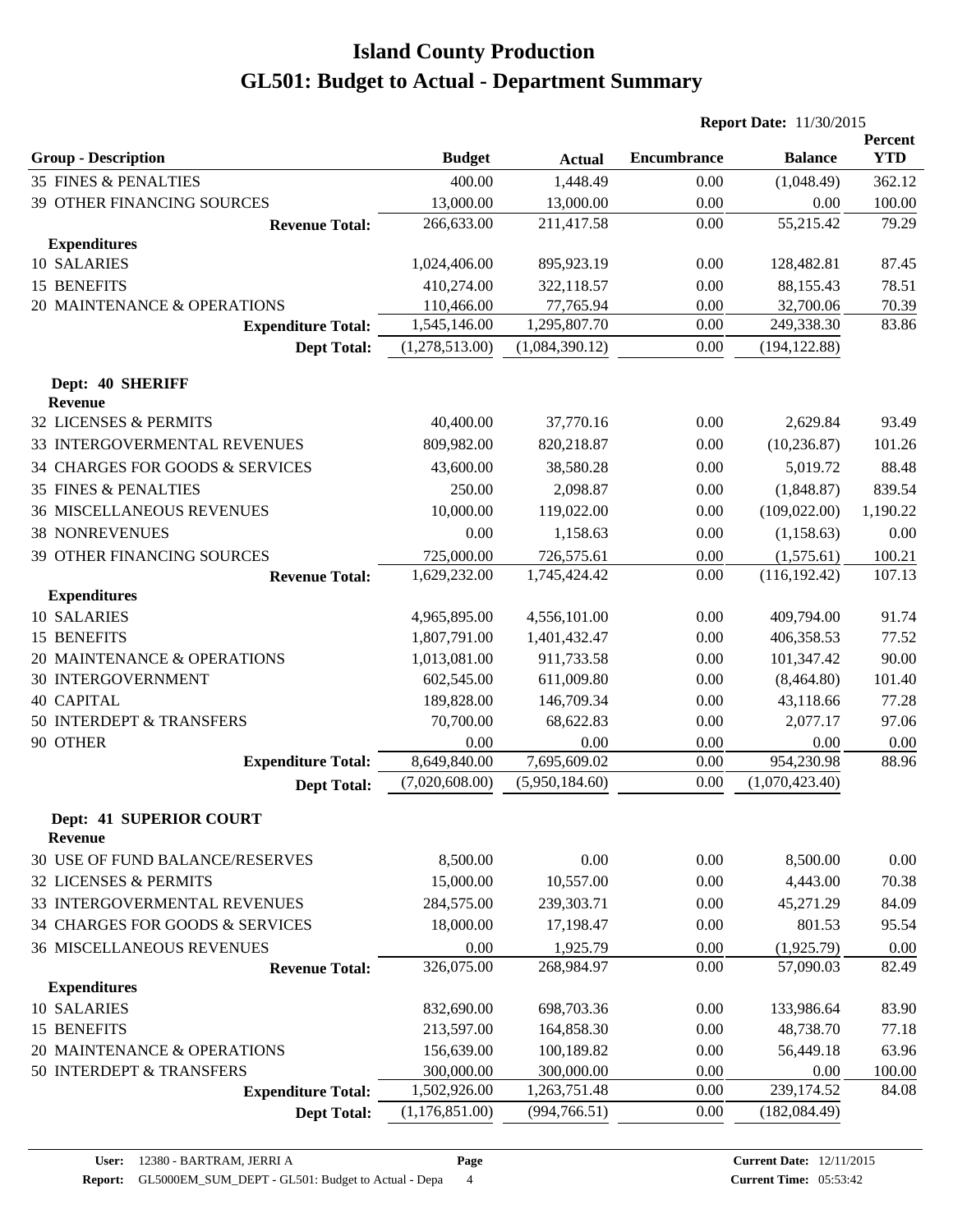|                                                          |                       |                       | <b>Report Date: 11/30/2015</b> |                       |                       |  |
|----------------------------------------------------------|-----------------------|-----------------------|--------------------------------|-----------------------|-----------------------|--|
| <b>Group - Description</b>                               | <b>Budget</b>         | <b>Actual</b>         | <b>Encumbrance</b>             | <b>Balance</b>        | Percent<br><b>YTD</b> |  |
| <b>Dept: 42 TREASURER</b>                                |                       |                       |                                |                       |                       |  |
| <b>Revenue</b>                                           |                       |                       |                                |                       |                       |  |
| 31 TAXES                                                 | 91,000.00             | 151,746.93            | 0.00                           | (60, 746.93)          | 166.75                |  |
| 34 CHARGES FOR GOODS & SERVICES                          | 6,030.00              | 8,283.26              | 0.00                           | (2,253.26)            | 137.36                |  |
| <b>36 MISCELLANEOUS REVENUES</b>                         | 552,000.00            | 550,424.96            | 0.00                           | 1,575.04              | 99.71                 |  |
| <b>Revenue Total:</b>                                    | 649,030.00            | 710,455.15            | 0.00                           | (61, 425.15)          | 109.46                |  |
| <b>Expenditures</b>                                      |                       |                       |                                |                       |                       |  |
| 10 SALARIES                                              | 408,233.00            | 345,599.91            | 0.00                           | 62,633.09             | 84.65                 |  |
| 15 BENEFITS                                              | 162,689.00            | 123,090.90            | 0.00                           | 39,598.10             | 75.66                 |  |
| 20 MAINTENANCE & OPERATIONS                              | 66,775.00             | 48,407.91             | 0.00                           | 18,367.09             | 72.49                 |  |
| <b>40 CAPITAL</b>                                        | 1,500.00              | 0.00                  | 0.00                           | 1,500.00              | 0.00                  |  |
| <b>60 DEBT SERVICE</b>                                   | 5,000.00              | 1,461.42              | 0.00                           | 3,538.58              | 29.22                 |  |
| <b>Expenditure Total:</b>                                | 644,197.00            | 518,560.14            | 0.00                           | 125,636.86            | 80.49                 |  |
| <b>Dept Total:</b>                                       | 4,833.00              | 191,895.01            | 0.00                           | (187,062.01)          |                       |  |
| Dept: 47 BUDGET                                          |                       |                       |                                |                       |                       |  |
| <b>Expenditures</b><br>10 SALARIES                       | 49,600.00             |                       | 0.00                           | 5,250.97              | 89.41                 |  |
| 15 BENEFITS                                              |                       | 44,349.03             |                                |                       |                       |  |
|                                                          | 14,071.00             | 11,591.00             | 0.00                           | 2,480.00              | 82.37                 |  |
| 20 MAINTENANCE & OPERATIONS<br><b>Expenditure Total:</b> | 5,150.00<br>68,821.00 | 1,678.78<br>57,618.81 | 0.00<br>0.00                   | 3,471.22<br>11,202.19 | 32.59<br>83.72        |  |
|                                                          | (68, 821.00)          | (57, 618.81)          | 0.00                           | (11,202.19)           |                       |  |
| <b>Dept Total:</b>                                       |                       |                       |                                |                       |                       |  |
| <b>Dept: 48 EMERGENCY MANAGEMENT</b><br><b>Revenue</b>   |                       |                       |                                |                       |                       |  |
| 33 INTERGOVERMENTAL REVENUES                             | 122,500.00            | 177,638.28            | 0.00                           | (55, 138.28)          | 145.01                |  |
| <b>Revenue Total:</b>                                    | 122,500.00            | 177,638.28            | 0.00                           | (55, 138.28)          | 145.01                |  |
| <b>Expenditures</b>                                      |                       |                       |                                |                       |                       |  |
| 10 SALARIES                                              | 59,544.00             | 50,748.48             | 0.00                           | 8,795.52              | 85.22                 |  |
| 15 BENEFITS                                              | 13,931.00             | 11,028.50             | 0.00                           | 2,902.50              | 79.16                 |  |
| 20 MAINTENANCE & OPERATIONS                              | 134,930.00            | 107,465.35            | 0.00                           | 27,464.65             | 79.64                 |  |
| 50 INTERDEPT & TRANSFERS                                 | 0.00                  | 87.44                 | 0.00                           | (87.44)               | 0.00                  |  |
| <b>Expenditure Total:</b>                                | 208,405.00            | 169,329.77            | 0.00                           | 39,075.23             | 81.25                 |  |
| <b>Dept Total:</b>                                       | (85,905.00)           | 8,308.51              | 0.00                           | (94, 213.51)          |                       |  |
| Dept: 53 PLANNING                                        |                       |                       |                                |                       |                       |  |
| <b>Revenue</b>                                           |                       |                       |                                |                       |                       |  |
| 32 LICENSES & PERMITS                                    | 1,208,750.00          | 1,111,575.43          | 0.00                           | 97,174.57             | 91.96                 |  |
| 33 INTERGOVERMENTAL REVENUES                             | 190,400.00            | 234,020.77            | 0.00                           | (43,620.77)           | 122.91                |  |
| 34 CHARGES FOR GOODS & SERVICES                          | 588,715.00            | 587,576.52            | 0.00                           | 1,138.48              | 99.80                 |  |
| <b>36 MISCELLANEOUS REVENUES</b>                         | 300.00                | 308.67                | 0.00                           | (8.67)                | 102.89                |  |
| 39 OTHER FINANCING SOURCES                               | 67,000.00             | 67,000.00             | 0.00                           | 0.00                  | 100.00                |  |
| <b>Revenue Total:</b>                                    | 2,055,165.00          | 2,000,481.39          | 0.00                           | 54,683.61             | 97.33                 |  |
| <b>Expenditures</b>                                      |                       |                       |                                |                       |                       |  |
| 10 SALARIES                                              | 1,175,723.00          | 1,023,418.54          | 0.00                           | 152,304.46            | 87.04                 |  |
| 15 BENEFITS                                              | 503,763.00            | 394,966.28            | 0.00                           | 108,796.72            | 78.40                 |  |
| 20 MAINTENANCE & OPERATIONS                              | 265,039.00            | 270,751.95            | 0.00                           | (5,712.95)            | 102.15                |  |
| 50 INTERDEPT & TRANSFERS                                 | 0.00                  | 918.13                | $0.00\,$                       | (918.13)              | 0.00                  |  |
|                                                          |                       |                       |                                |                       |                       |  |

**Report:** GL5000EM\_SUM\_DEPT - GL501: Budget to Actual - Depa 5

**Page**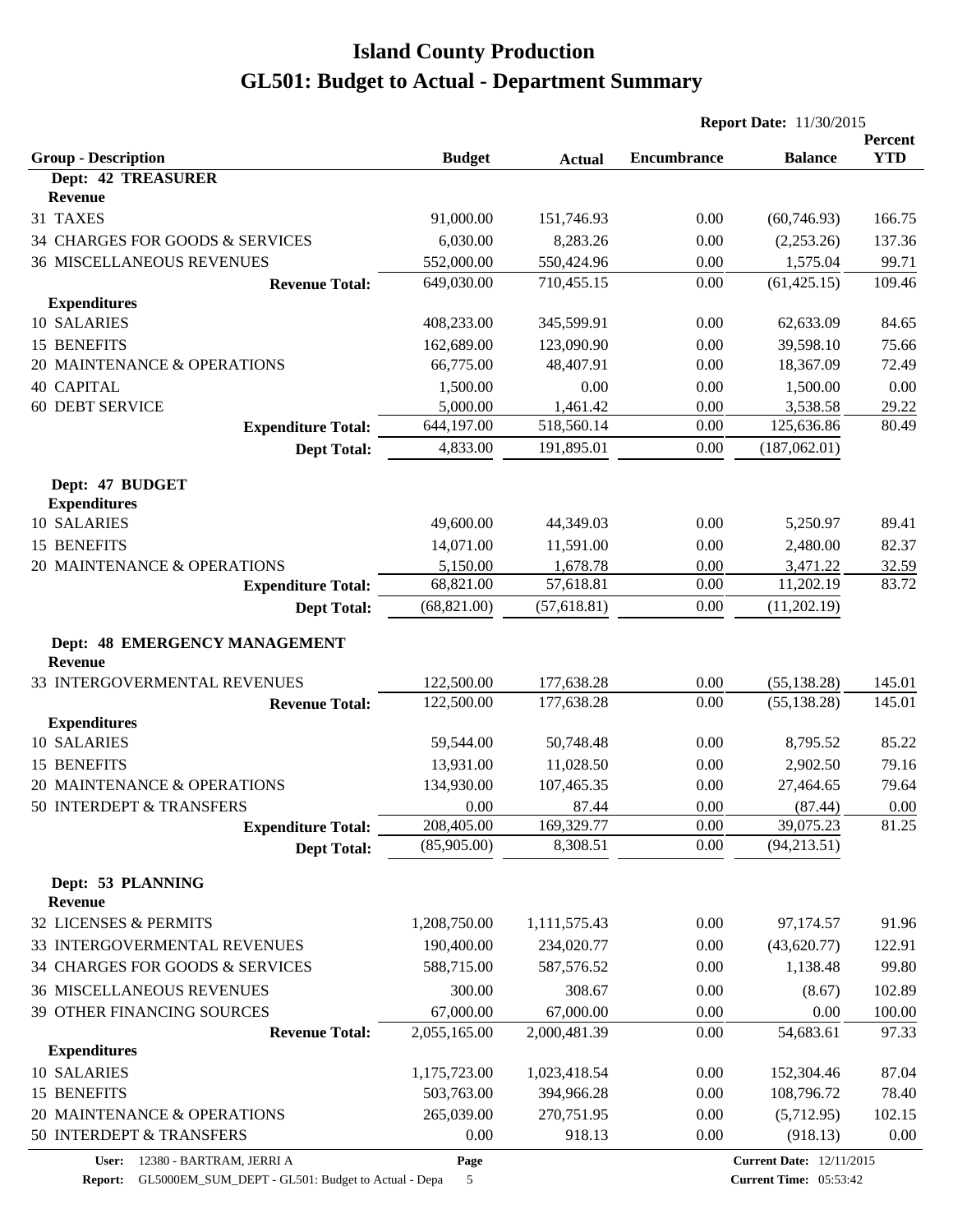|                                                   |                        |                        | <b>Report Date: 11/30/2015</b> |                |                       |
|---------------------------------------------------|------------------------|------------------------|--------------------------------|----------------|-----------------------|
| <b>Group - Description</b>                        | <b>Budget</b>          | <b>Actual</b>          | <b>Encumbrance</b>             | <b>Balance</b> | Percent<br><b>YTD</b> |
| <b>Expenditure Total:</b>                         | 1,944,525.00           | 1,690,054.90           | 0.00                           | 254,470.10     | 86.91                 |
| <b>Dept Total:</b>                                | 110,640.00             | 310,426.49             | 0.00                           | (199, 786.49)  |                       |
| Dept: 54 GENERAL SERVICES ADMIN                   |                        |                        |                                |                |                       |
| <b>Revenue</b>                                    |                        |                        |                                |                |                       |
| 32 LICENSES & PERMITS                             | 18,200.00              | 18,161.00              | 0.00                           | 39.00          | 99.78                 |
| 33 INTERGOVERMENTAL REVENUES                      | 53,876.00              | 56,411.50              | 0.00                           | (2,535.50)     | 104.70                |
| 34 CHARGES FOR GOODS & SERVICES                   | 32,568.00              | 28,573.00              | 0.00                           | 3,995.00       | 87.73                 |
| <b>35 FINES &amp; PENALTIES</b>                   | 1,000.00               | 0.00                   | 0.00                           | 1,000.00       | 0.00                  |
| <b>36 MISCELLANEOUS REVENUES</b>                  | 4,017.00               | 1,680.00               | 0.00                           | 2,337.00       | 41.82                 |
| <b>Revenue Total:</b>                             | 109,661.00             | 104,825.50             | 0.00                           | 4,835.50       | 95.59                 |
| <b>Expenditures</b>                               |                        |                        |                                |                |                       |
| 10 SALARIES                                       | 121,310.00             | 104,211.11             | 0.00                           | 17,098.89      | 85.90                 |
| <b>15 BENEFITS</b>                                | 33,534.00              | 27,086.29              | 0.00                           | 6,447.71       | 80.77                 |
| 20 MAINTENANCE & OPERATIONS                       | 1,000,302.00           | 854,522.86             | 0.00                           | 145,779.14     | 85.42                 |
| <b>30 INTERGOVERNMENT</b>                         | 10,000.00              | 25.21                  | 0.00                           | 9,974.79       | 0.25                  |
| 50 INTERDEPT & TRANSFERS                          | 0.00                   | 415.00                 | 0.00                           | (415.00)       | 0.00                  |
| <b>Expenditure Total:</b>                         | 1,165,146.00           | 986,260.47             | 0.00                           | 178,885.53     | 84.64                 |
| <b>Dept Total:</b>                                | (1,055,485.00)         | (881, 434.97)          | 0.00                           | (174,050.03)   |                       |
| <b>Dept: 59 HUMAN RESOURCES</b><br><b>Revenue</b> |                        |                        |                                |                |                       |
| <b>36 MISCELLANEOUS REVENUES</b>                  | 1,000.00               | 542.37                 | 0.00                           | 457.63         | 54.23                 |
|                                                   |                        |                        |                                |                |                       |
| 39 OTHER FINANCING SOURCES                        | 17,500.00<br>18,500.00 | 17,500.00<br>18,042.37 | 0.00<br>0.00                   | 0.00<br>457.63 | 100.00<br>97.52       |
| <b>Revenue Total:</b><br><b>Expenditures</b>      |                        |                        |                                |                |                       |
| 10 SALARIES                                       | 244,388.00             | 193,819.38             | 0.00                           | 50,568.62      | 79.30                 |
| 15 BENEFITS                                       | 101,557.00             | 74,607.36              | 0.00                           | 26,949.64      | 73.46                 |
| 20 MAINTENANCE & OPERATIONS                       | 97,100.00              | 62,654.55              | 0.00                           | 34,445.45      | 64.52                 |
| <b>Expenditure Total:</b>                         | 443,045.00             | 331,081.29             | 0.00                           | 111,963.71     | 74.72                 |
| <b>Dept Total:</b>                                | (424, 545.00)          | (313,038.92)           | 0.00                           | (111, 506.08)  |                       |
| Dept: 90 x FUND NON-DEPARTMENTAL                  |                        |                        |                                |                |                       |
| <b>Revenue</b>                                    |                        |                        |                                |                |                       |
| 30 USE OF FUND BALANCE/RESERVES                   | 822,385.00             | 0.00                   | 0.00                           | 822,385.00     | 0.00                  |
| 31 TAXES                                          | 7,786,000.00           | 7,740,567.99           | 0.00                           | 45,432.01      | 99.41                 |
| 31 TAXES                                          | 5,802,000.00           | 4,540,381.30           | 0.00                           | 1,261,618.70   | 78.25                 |
| 31 TAXES                                          | 1,584,000.00           | 990,325.97             | 0.00                           | 593,674.03     | 62.52                 |
| 33 INTERGOVERMENTAL REVENUES                      | 1,291,000.00           | 1,227,405.65           | 0.00                           | 63,594.35      | 95.07                 |
| 34 CHARGES FOR GOODS & SERVICES                   | 30,000.00              | 14,927.74              | 0.00                           | 15,072.26      | 49.75                 |
| <b>36 MISCELLANEOUS REVENUES</b>                  | 52,300.00              | 44,197.79              | 0.00                           | 8,102.21       | 84.50                 |
| 39 OTHER FINANCING SOURCES                        | 1,744,106.00           | 1,744,106.00           | 0.00                           | 0.00           | 100.00                |
| <b>Revenue Total:</b>                             | 19,111,791.00          | 16,301,912.44          | 0.00                           | 2,809,878.56   | 85.29                 |
| <b>Expenditures</b>                               |                        |                        |                                |                |                       |
| 10 SALARIES                                       | 60,000.00              | 0.00                   | 0.00                           | 60,000.00      | 0.00                  |
| 15 BENEFITS                                       | 57,000.00              | 0.00                   | 0.00                           | 57,000.00      | 0.00                  |
| 20 MAINTENANCE & OPERATIONS                       | 158,023.00             | 0.00                   | 0.00                           | 158,023.00     | 0.00                  |
|                                                   |                        |                        |                                |                |                       |

**Page**